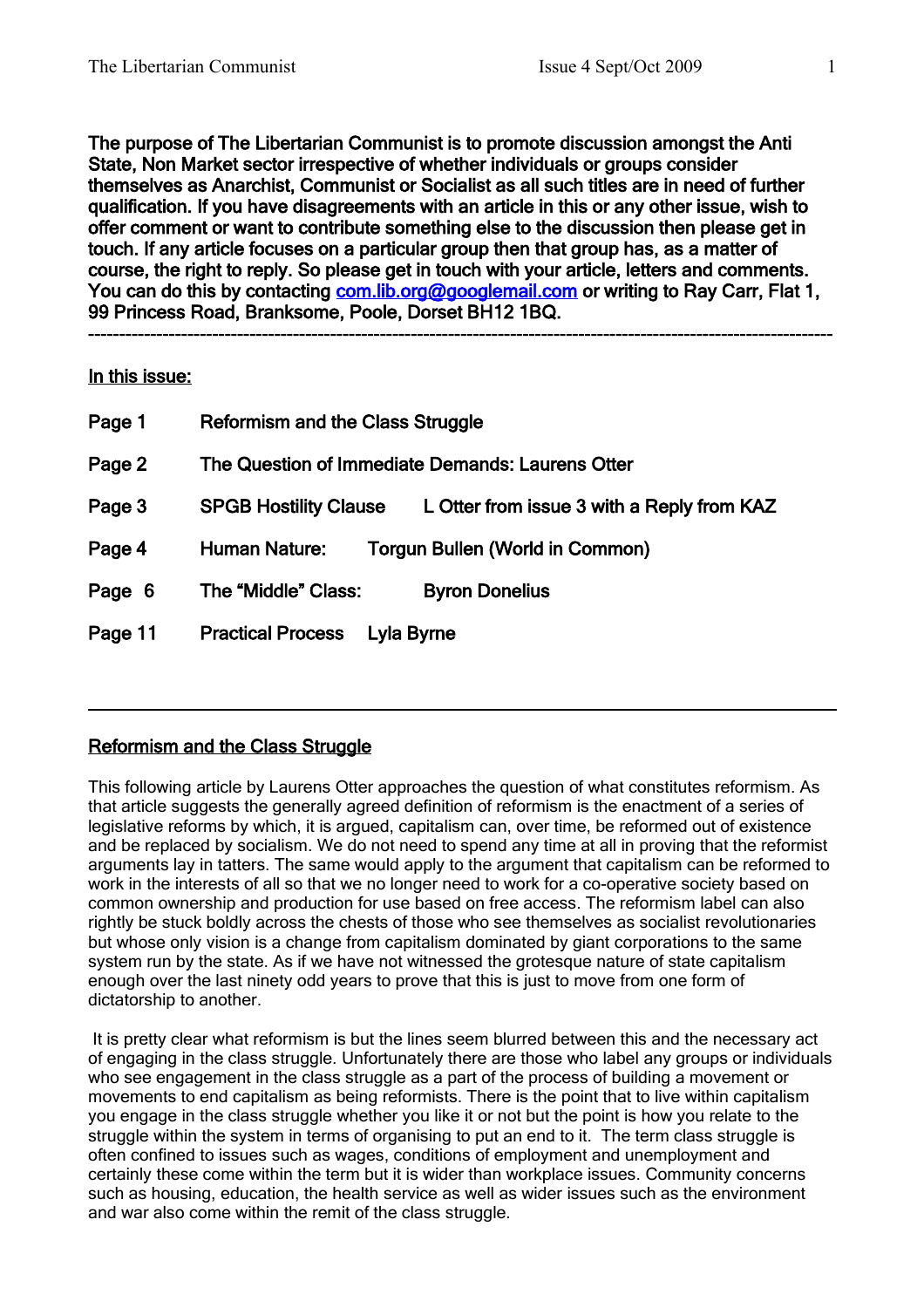The relationship between the class struggle within capitalism and revolution is that change can only be brought about by majority consciousness and as we all know this is nowhere near in evidence at the moment. However people all over the world are involved in battles against the profit system and these are not confined to economic issues, wars, the threat of war, the danger to the future of the planet and the threat to peoples' local environment are issues concerning millions of people across the planet. Involvements in such issues for those of us who want to change society are twofold. Firstly victories in such struggles, and these will often only be partial ones, gives people the experience of organising themselves and confidence of being able to run their own lives. So such involvement is not about taking control of the situation but offering encouragement and encouraging self organisation. The second purpose is to make clear the link between seemingly unrelated struggles and also between movements developing in different parts of the world. Most of all, in this regard, we need to point to the link between the issues blighting people's lives and capitalism.

Such involvement is not reformism but neither is it unproblematic. Very often participation in this way will not seem to make much of a dent in the ability of capitalism to control peoples' ideas. Because people become involved in struggles against capitalism does not mean they will automatically seek a revolutionary change in society and people can learn the wrong lessons, defeat can bring the idea that all struggle is hopeless. Probably the biggest danger for groups of the anti state, non market sector who engage in movements related to class struggle is that they become too deeply embedded and become sidetracked from their main aim, to abolish the wages system itself. However this should not occur with groups that do not set themselves up with the intention of leadership and/or having some involvement with the running of the system. Trying to retain a purist position and refusing to get involved with workers struggles within capitalism also comes at a cost, that cost is the danger of isolating yourself from the only section of society who can bring about the change that all humanity needs. At the end of the day there are no easy answers but we need to be clear that there is a world of difference between engaging in the class struggle and reformism.

# The Question of Immediate Reforms. By Laurens Otter

#### "Anarchism is reformist, reformism by blows certainly, but reformist nevertheless" Adam Buick (SPGB)

Explanatory Note: This quote dates from the early 1960s and is taken from correspondence between the author and Adam Buick (SPGB) and relates to a proposed debate between the SPGB and OXAN a paper produced at that time by Anarchists in Oxford. It is reproduced here as an introduction to what is still a vital question for the Anti State, Non Market sector.

-----------------------------------------------------------------------------------------------------------------

Nearly half a century after the exchange that produced the above, I still happily plead guilty as charged; if direct action produced piecemeal advance is reformism, (a word that is normally restricted to legislated reforms,) by all means. As a syndicalist - though I may hope for an eventual social general strike – I am happy at the prospect of a succession of partial gains; as a Kropotkinist a gradualist or reformist by construction perspective appeals; (as a civil disobedient, anti imperialist, war resister or green yes I am happy to advocate a reform if it is to be obtained by direct action;) certainly I can

accept that if such gains are achieved in isolation with no follow-up, no element of the appetite growing with eating, the ruling class may well be able to negate their value. But over the years this has caused me to wonder just how true Adam's implied argument is to the truth of SPGB history. The SPGB declaration of principles nowhere disclaims the concept of a transitional state, (though for a very long time such repudiation has been the distinctive characteristic of the SPGB.) Nor - a fortiori - does it insist that there be no immediate demands; though even if it had done that might not necessarily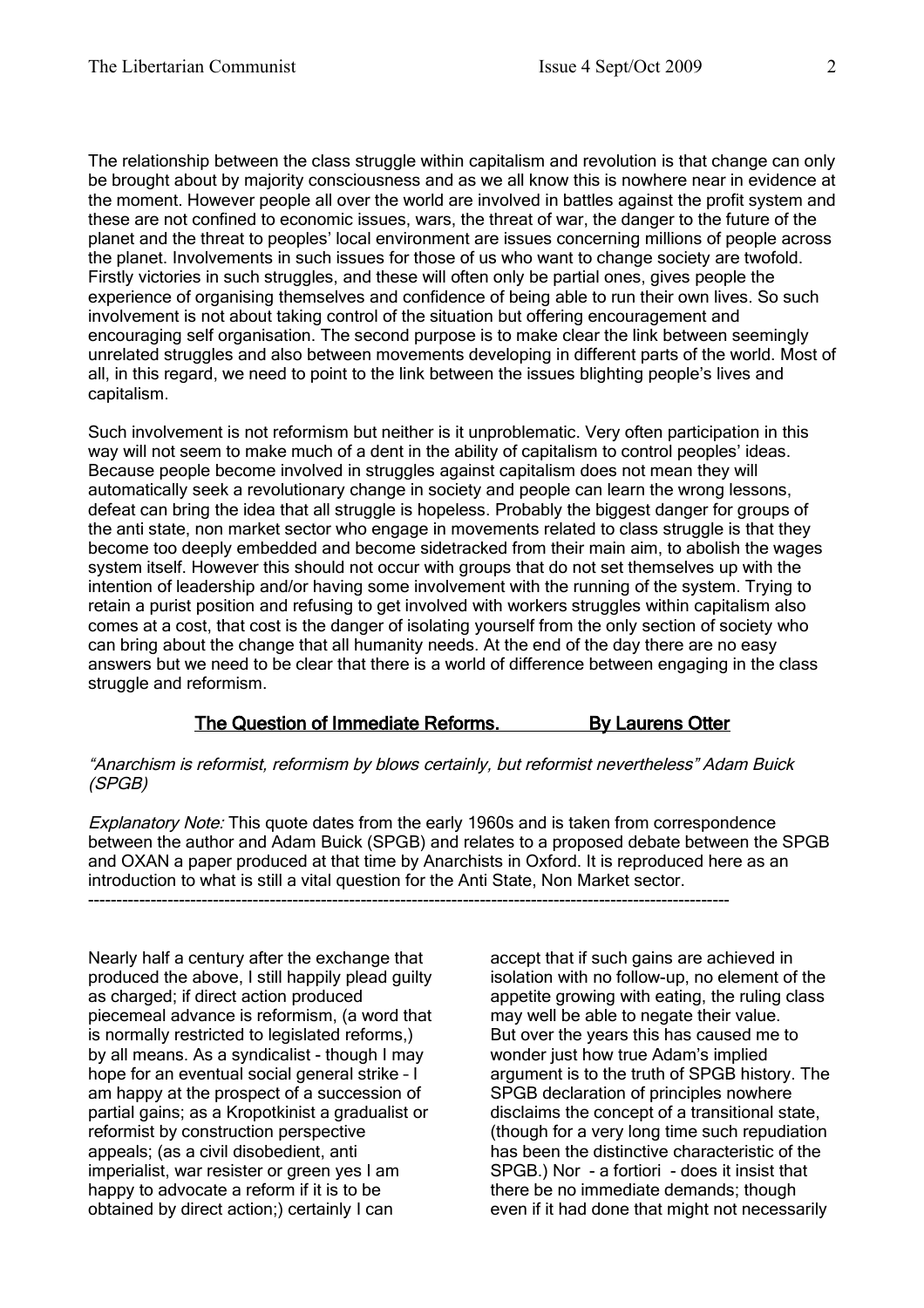mean what the SPGB would now mean by that, since at about the SPGB was founded Eugene Debs was campaigning within the SPUSA to get it to delete the immediate demands from its party policy.

The SPGB has always insisted that only when the vast majority vote for socialism can socialism come; if one considers that when the party was founded the majority of the working class lacked the vote, as did all women, and that even if those had had the vote, Britain was then an imperial power and the vast majority of the people in the Empire, would not have been able to vote for a British Government; it follows that in some sense the SPGB acted in support of the reform of enfranchising the working class, women and imperial subjects.

The SPGB, (as a break away from De Leonism) naturally participated in what is generally referred to as the syndicalist upsurge of 1909-13 which saw a fundamental change in trade unionism; again reformism by deed. It then participated to the resistance to WW1; no doubt attacking all other resisters for not being sufficiently consistent; but still reformism by deed. It was perhaps, at this stage, certainly not before, that the SPGB felt is necessary to assert its hostility clause, in a way that distinguished itself, not merely in the electoral field, but in the sphere of reformism by deed, from all others. A new assertion that handicapped the party in its resistance to WW2, as, to a lesser extent, it had through the Thirties.

A few years after my exchange with Adam, the SPGB – occasioned by the growth of the squatting movement – partially rationalised its position, by the large claim that: "Wherever the working class acts to defend its interests under capitalism SPGB members are active with them." (Though only economic interests seem to have been meant, resistance to nuclear extermination, racist attack, gender or homophobic prejudice doesn't seem to qualify.) This would seem to an outsider, to sanction reformism by blows/deeds; which did initiate actions which led to a split in the party, though a further elaboration would seem desirable.

------------------------------------------------------------

### **Feedback**

In the last issue Laurens Otter made some comments about the Declaration of Principles of the Socialist Party of Great Britain including the hostility clause. We have had a letter replying to the points relating to the hostility clause and for sake of clarity we are reprinting the relevant section of the original article followed by the reply.

### The Hostility Clause: Laurens Otter

However much as an anarchist I am on the wrong side of it, I don't really object to the hostility clause. The thing is that early on it was given a meaning that its wording doesn't imply; and this was purely because the SPGB founders were tired of being patronized by De Leon. They like him had reacted against Hyndman's on – off line on going in to the nascent Labour Party (then the Labour Representation Council) but he hadn't informed them that he was leaving; Allen had fallen out with the Edinburgh De Leonists and Lehane had done so with James Connolly. So they didn't want to talk to the SLP, and used the hostility clause as a justification for refusing to do so, though only a few months before they had regarded the De Leonists as fellow "impossibilist" socialists; which – by a literal reading of the clause – should have meant that both groups should unite as the same party.

# A Reply - For the Record: KAZ

Cox and Otter and just about everyone else in the Lib Comm seem obsessed with the SPGB's Declaration of Principles. This is ironic since most party members could not give a stuff about it. Rather than some more navel gazing (it's not even your navel you pervs!), I only want to comment about Otter's remarks in Lib Comm 3 as to the early use of the 'hostility clause'. While it was true that there was a disagreement between the early SPGBers (London Impossibilists) and the SLP (Scottish – not just Edinburgh – impossibilists), Otter gets this rather jumbled. In a nutshell the cockneys were a bit miffed that the jocks had jumped ship without telling them. De Leon had very little to do with the SLPers decision to leave the SDF and there is no evidence that they were "tired of being patronized" by him. The 'hostility clause'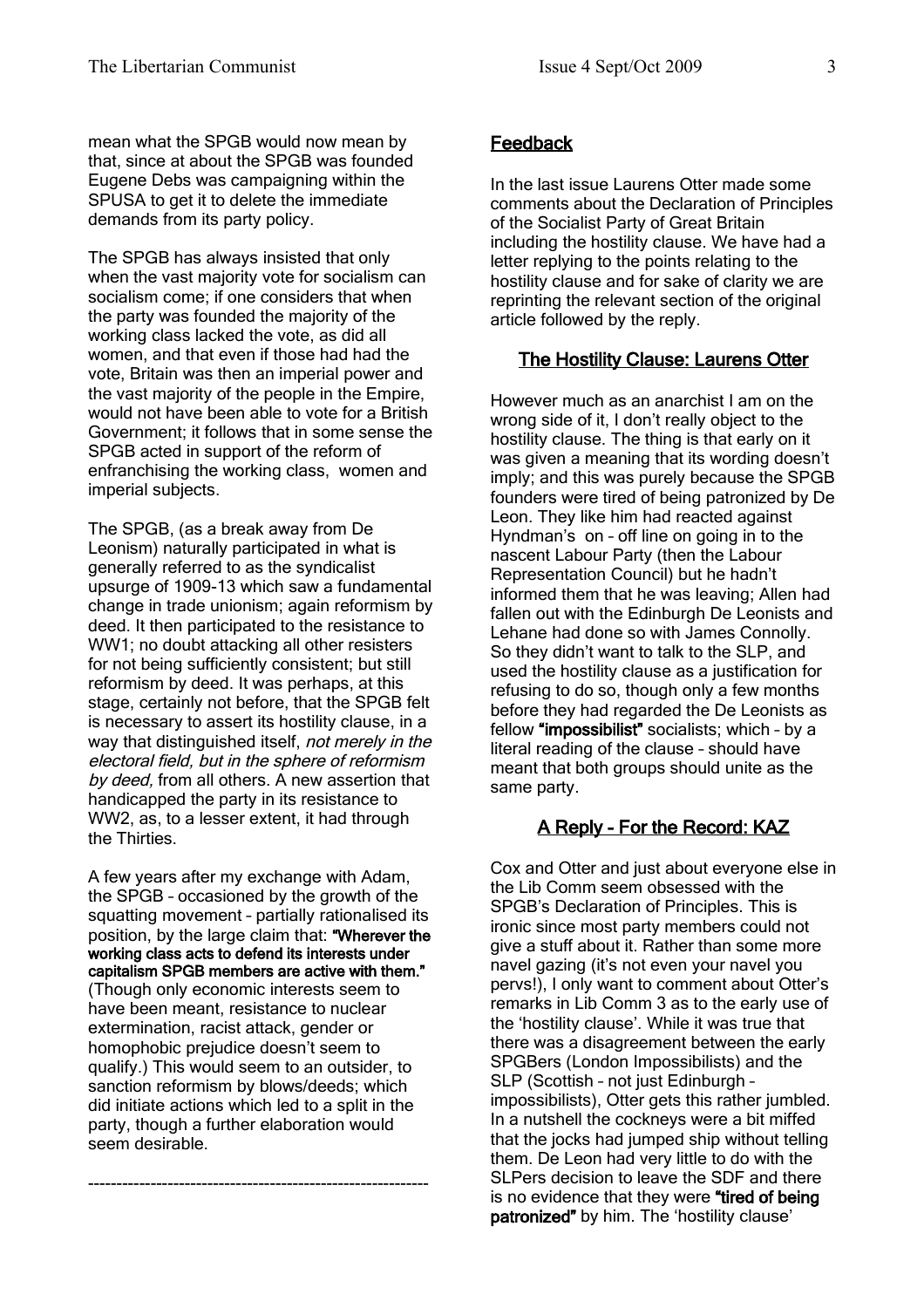would not have been used as a justification for refusing to have any further dealings with the group. The decision to reject (or rather not even consider) unification was based initially on democratic grounds (their unilateral action) and later on broader grounds (the British SLP were incredibly Wobbly).

++++++++++++++++++++++++++++++++++

### Human Nature –Torgun Bullen (World in Common

### **Instincts**

"There is no human nature, only human behaviour". This statement is false, if by "human nature" we mean that aspects of our common human behaviour is in-built and therefore with us from birth – in other words, instincts.

Darwin wrote about instincts in animals in Chapter 7 in the Origin of Species. He developed this further in his later book, "On the expression of the emotions in man and animals", where he expresses the idea that behaviours are biological adaptations that have evolved by natural and sexual selection, and that emotions are biological processes the same as any other, and therefore subject to evolutionary pressures.

I think that the following quote from William James' "Principals of Psychology", explains very well how we ought to think about instincts in humans:

"It takes...a mind debauched by learning to carry the process of making the natural seem strange, so far as to ask for the why of any instinctive human act. To the metaphysician alone can such questions occur as: Why do we smile, when pleased, and not scowl? Why are we unable to talk to a crowd as we talk to a single friend? Why does a particular maiden turn our wits so upside-down? The common man can only say, Of course we smile, of course our heart palpitates at the sight of the crowd, of course we love the maiden, that beautiful soul clad in that perfect form, so palpably and flagrantly made for all eternity to be loved!

And so, probably, does each animal feel about the particular things it tends to do in the presence of particular objects. ... To the lion it is the lioness which is made to be loved; to the bear, the she-bear. To the broody hen the notion would probably seem monstrous that there should be a creature in the world to whom a nestful of eggs was not the utterly fascinating and precious and never-to-be-toomuch-sat-upon object which it is to her.

Thus we may be sure that, however mysterious some animals' instincts may appear to us, our instincts will appear no less mysterious to them." (William James, 1890) (As reproduced in "Evolutionary Psychology: A Primer" by Leda Cosmides and John Tooby.)

So, it could be argued (and some people have) that humans have more instincts than other animals; take, for example, our liking for company, the way small children in prams and push chairs always return a smile from an adult (try it, you will be surprised – it is as if they cannot help but smile back!)

Isn't it curious that "human nature" has got such bad connotations? It always seems to be associated with the worst aspects of human behaviour, not great and self-less acts of bravery which we could also point to.

Why has there been such reluctance in our area of politics to embrace new discoveries in genetics, evolution and human behaviour? One reason is the persistent "human nature" argument from our opponents, or from people who think we cannot ever achieve a better society. These people always pull out the worst aspects of human behaviour and conveniently forget about the rest.

# "The blank slate"

This theory has also been called the "Standard Social Science Model", a theory attributed to the Social Sciences in the 20<sup>th</sup> century. This term was first coined in "The Adapted Mind: Evolutionary Psychology and the Generation of Culture, an edited volume, first published in 1992 by Oxford University Press and edited by Jerome Barkow, Leda Cosmides And John Tooby. The claim is that it was a more or less ubiquitous concept in the Social Sciences that people were born as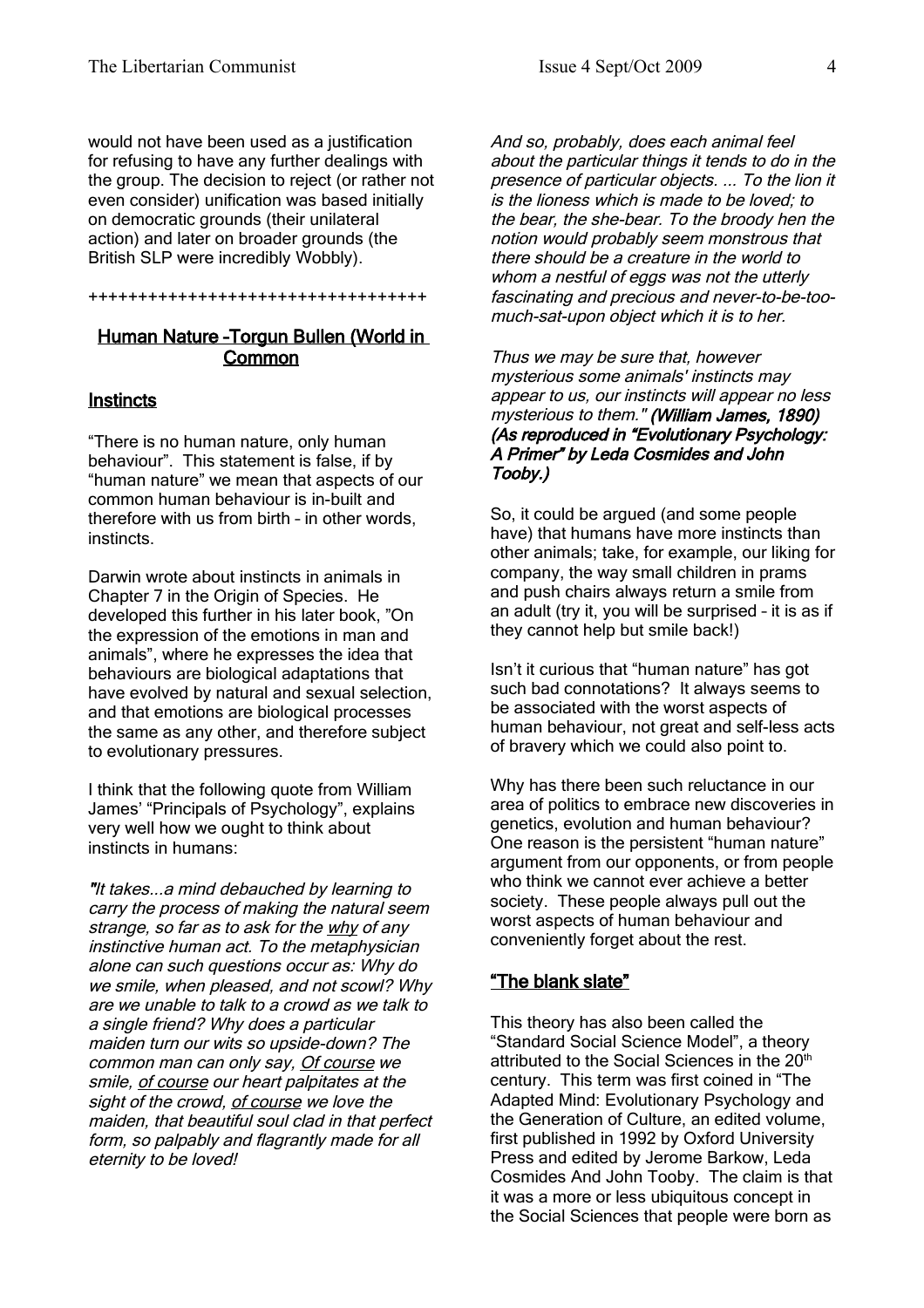complete "blank slates", i.e., that a person's genes contributed nothing to his or her behaviour. The concept probably was not universally accepted within the Social Sciences, but there was certainly enough of it around to have shaped the thinking of a generation from the mid 1900's onwards, particularly among "liberal minded" people.

Whereas instincts tell us about human being's common behaviours, with the concept of the "blank slate" you start discussing whether, or to what extent, character or behavioural traits vary between individuals due to natural variance in the gene pool.

However, a lot of interesting research has been done which shows that inheritance most likely influences behavioural traits. For example, the neurobiological disorder called autism tends to run in families. The disorder is characterised by distinct differences in behaviour between autistics and "neurotypicals".

There has also been a lot of publicity about studies showing that homosexuality is linked to the X chromosome, for example this one carried out in the USA:

A team at the National Institutes of Health took family histories from 114 gay men and noted that the men tended to have gay relatives on the mother's side of the family, but not on the father's side. This tendency, confirmed in interviews with relatives, suggested a trait passed on by mothers exclusively, which in turn suggested a gene on the X chromosome. Using genetic mapping, the team found that a set of five genetic markers at the tip of the long arm of the X chromosome were identical in 33 of 40 pairs of homosexual brothers. This finding indicates with more than 99 percent certainty that a gene associated with homosexuality lies in that area of chromosome X. (Published in Journal Watch General Medicine August 6, 1993)

So why has there also been reluctance among "liberal minded" people to accept that behavioural traits can be inherited and are thus subject to variation? I think it is because some people are not just trying to change the world for the better; they are also aiming for "Utopia", where there is no irksome antisocial behaviour at all. I also suspect some of a liking for control - they would like to be able to control behaviour by controlling the environment – a kind of "environmental determinism".

In this context, arguments from Sociobiology often crop up. This fairly new branch of science is a neo-Darwinian synthesis of scientific disciplines. Sociobiology attempts to explain social behaviour in animal species by considering the evolutionary advantages the behaviors may have. I don't find it hard at all to imagine and accept that behavioural traits vary in humans along with eye colour and the shape and efficiency of your liver. Just because sections of the right wing have pounced on some of these ideas and tried to twist them to show that we are doomed to live in a dog-eat-dog society forever, does not mean that we should shun this area of science.

If we are going to lay claim to being "scientific", we have to go with new scientific theories if they are proved by reputable research to be true – even if we feel the results are uncomfortable.

If you are not aiming for Utopia, just a much more sensible society without private ownership, then the fact that behaviour will vary is not going to be an obstacle. I don't think we have to abandon hope of a better future just because we can now be fairly certain that humans do indeed have instincts; neither because our behaviour is capable of variety due to both environment and nature.

I thought it was very heartening, having the reports of sexual abuse from the island of Pitcairn in mind, that an altogether different kind of society can also emerge, namely the one I was made aware of existed on the island of Tristan da Cunha:

In 1937, as part of a Norwegian scientific expedition, PETER MUNCH visited Tristan Da Cunha. He was surprised to discover that the form of social organisation on the island was ANARCHY And had been for over 100 years.

There was no government, police, money or headman/woman. Munch wrote, 'The principles of freedom and anarchy were firmly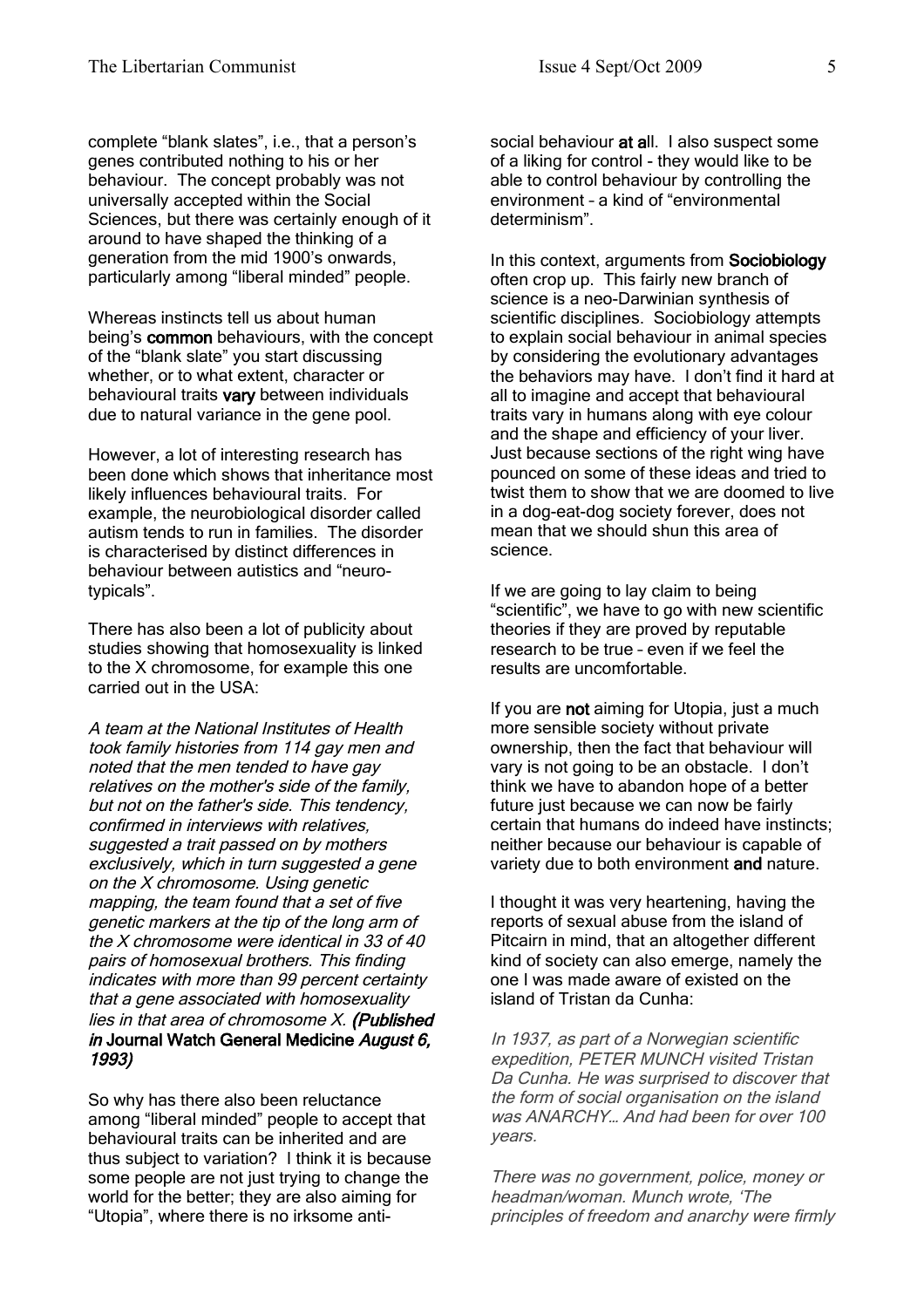established in the Tristan community as a social order based on the voluntary consensus of free men and women. In such a community not only is authority, control or any kind of formal or informal government considered unnecessary and undesirable but is felt to be a menace and a threat to individual rights.'

The inhabitants of Tristan were not a self-selected commune who had gone there to establish utopia. They were of all races and survivors of shipwrecks or ex-whalers who had washed up there over 100 years. That anarchy became their natural form of social organisation and persisted against all efforts of the British government to undermine it is all the more remarkable. *<http://ianbone.wordpress.com/tristan>*

Communism is a society without money, without a state, without property and without social classes. People come together to carry out a project or to respond to some need of the human community but without the possibility of their collective activity taking the form of an enterprise that involves wages and the exchange of its products. The circulation of goods is not accomplished by means of exchange: quite the contrary, the by-word for this society is "from each according to their **abilities,** to each according to their needs." John Gray Website

#### **The "Middle" Class** Byron Donelius

#### *The Origins of the "Middle Class"*

There is a reason that this article has quotations around Middle. If one speaks of a middle it usually denotes "in between," but in this case *in between* what? There was a time when the term "middle class" had a definite economic and sociological meaning. Back in the Middle Ages about 500 years ago, the middle class meant in between the upper class of nobleman and lower class of serfs. Feudalism had several classes: feudal lords ,

theologians, artisans, and finally the lowest rung of the ladder—the serfs that went with the land owned by the feudal lords Each class was clearly defined into law that reflected feudal society.

Presently this number has been drastically altered. As Rosa Luxemburg pointed out almost 100 years ago unlike acquired rights, capitalism is based on "real economic relations—the fact that wage labor is not a juridical relation, but purely an economic relation. In our juridical system there is not a s[i](#page-10-0)ngle formula for class domination of today." The reason for this is that when capitalism overthrew feudalism and placed the upcoming merchant class—the bourgeoisie (the capitalist class)—in the dominant position, laws defining classes became meaningless. Defining classes into law, which can't be fully explored here, prevented the development of capitalism. As Marx and Engels explained:

**Our epoch, the epoch of the bourgeoisie, possesses, however, this distinct feature: it has simplified class antagonisms. Society as a whole is more and more splitting up into two great hostile camps, into two great classes directly facing each other bourgeoisie and proletariat[wage workers]**[ii](#page-10-1)

This split into two classes has been completed many years after the aforementioned was published in 1848. With only two classes left, there is no class in between, hence no middle class. Let there be no equivocating, capitalism's two class divisions are the capitalist class and the working class. The term "working class" seems repugnant to many intellectual and salaried workers, but this is a vanity left over from the final overthrow of feudalism. America didn't experience feudalism. The idea of middle class notions emanated from Europe. Paul LaFargue noted that the modern idea of "middle class" began with the intellectuals in the French Revolution. They had high hopes. As LaFargue noted:

**Promises cost it [the Revolution] little; it announced to all men that it brought them joy and happiness, with liberty, equality and fraternity, which, although eternal principles, were now born for the first time. Its social world was to be so new . . .even before the Republic was proclaimed. . . .[but] It did not take long to determine the value of the promises of capitalism; the very day it opened its political shop, it commenced proceedings in bankruptcy. . . .**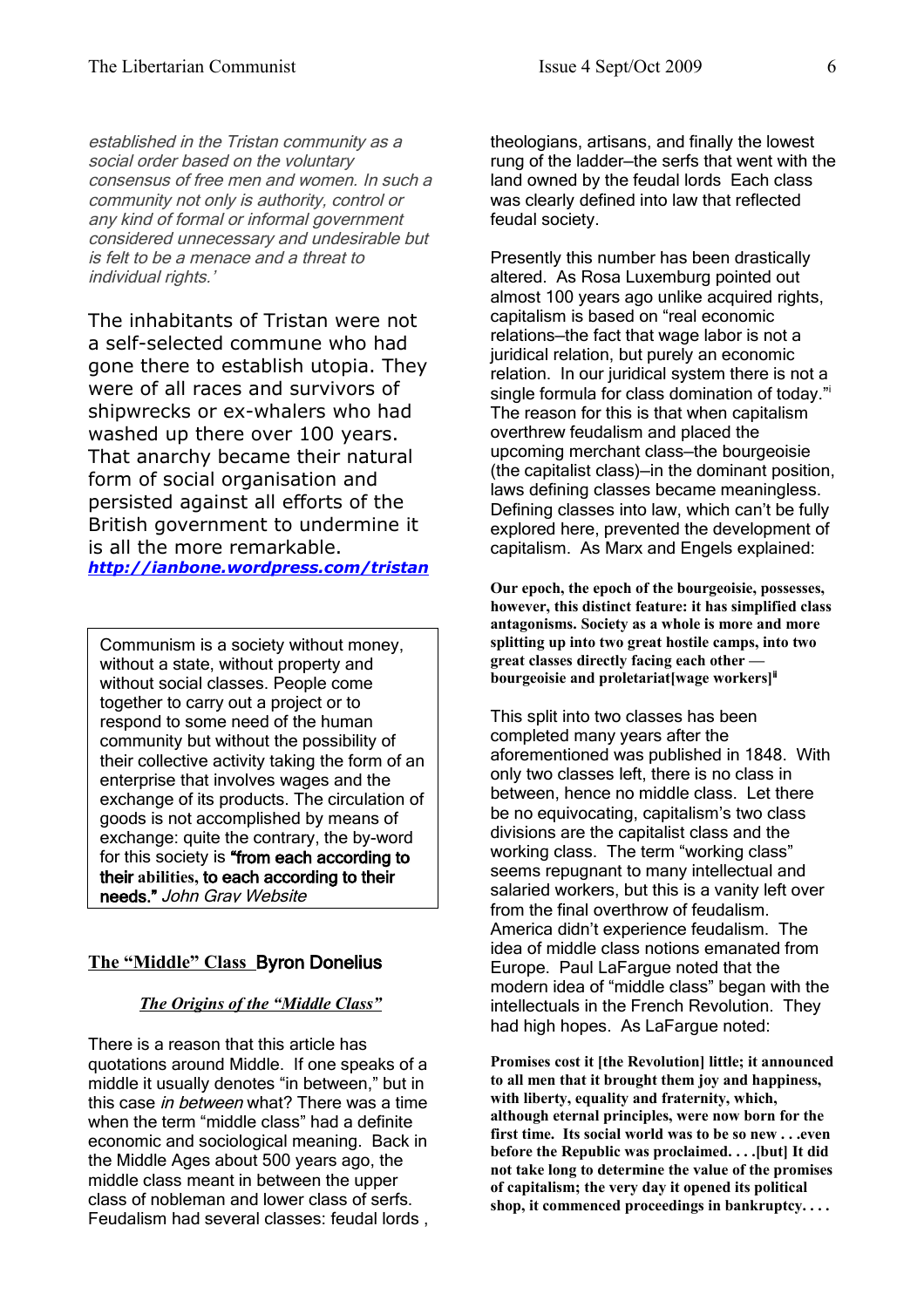**In 1790, an electoral act. . .established inequality before the law, no one was to be a voter but the "active citizen," paying in money a direct tax equal to three days' labor, and [only those in this category were] to be eligible for office. . . The electoral law deprived so many citizens of political rights, that in the municipal elections of 1790, at Paris, a city which counted about half a million inhabitants, there were but 12,000 voters, Bailly was chosen mayor by 10,000 votes.[iii](#page-10-2)**

The middle class grew from these early intellectuals. It didn't take long for this prestige to evaporate. By 1848, Marx and Engels observed:

**"The bourgeoisie has stripped of its halo every occupation hitherto honored and looked up to with reverent awe. It has converted the physician, the lawyer, the priest, the poet, the man of science, into its paid wage laborers." [iv](#page-10-3)**

Accompanying this lowered status was law of supply and demand. Lafargue continued:

**"in all branches there is an overproduction of intellectuals, and. . .when a place is vacant, tens and hundreds offer themselves to fill it; and it is this pressure which permits the capitalists to lower the price of the intellectuals and to put it even below the wage of the manual laborer. . . . The capitalists have degraded the intellectuals below the economic level of the manual laborers."[v](#page-10-4)**

And of course, the "middle class" to this day is still awash in its fantasies:

**These intellectuals of industry and politics, the privileged portion of the wage class, imagine that they are an integral part of the capitalist class, while they are only its servants; on every occasion they take up its defense against the working class [meaning workers with lesser education], which finds in them its worst enemies. . . . They think their education confers on them a social privilege, that it will permit them to get through the world by themselves, each making his own way in life by crowding out his neighbor or standing on the shoulders of everyone else. They imagine that their poverty is transitory and that they only need a stroke of good luck to transform them into capitalists. Education, they think, is the lucky number in the social lottery, and it will bring them the grand prize. They do not perceive that this ticket given them by the capitalist class is a fraud, that labor, whether manual or intellectual, has no other chance than to earn its daily pittance.[vi](#page-10-5)**

In our times, the wages of the "middle class" have usually been above what LaFargue referred to as a "daily pittance." So what does "middle class" mean today? Usually those that aren't on the lower rungs of the wage scale, but they still retain the same economic quality of their lower paid colleagues. Both must present themselves to an employer to get a job for their existence. As a class there is no distinction. That distinction only exists in their fantasies. But rungs on the wage-scale ladder sometimes collapse to the lower rungs. Losing higher paid positions to lower ones from outsourcing is an example—but more on this later.

#### **Education**

The percentage of degreed workers in the U.S., bachelors and above, stands at 27.2 %.<sup>[vii](#page-10-6)</sup> In my location-Minnesota-it is about one-third of the work force. It's difficult to retain one's illusions of superiority when such a large portion of workers are educated. Employment is a reflection of our increased technology and unless one has familiarity with this technology only the lowest paid jobs are available. The education "advantage" has evaporated and changed into a necessity to find employment.

In 2004, John Podesta and David Sirota posited that "The gateway to the middle class is considered to be a salary of about \$35,000 a year."[viii](#page-10-7) But despite this very modest definition of entry into the "middle class," Podesta and Sirota went on to note that the Bush Administration had stripped these middle classers of Federal overtime pay protections and cut job training outlays by billions. The level of \$35,000 is only what one can expect with a high school education. They also noted that providing adequate health care for this middle class had also suffered by inauguration of health savings accounts. As was suspected:

**The president's health savings accounts, which would put money into the consumers' hands, also would allow employers to contribute less to workers' coverage. In other words, annual health insurance deductibles probably would go up."[ix](#page-10-8)**

As expected, nothing good could possibly come out of the Bush administration—criminal even under the standards of capitalism. Podesta and Sirota went on to comment on the alleged "drug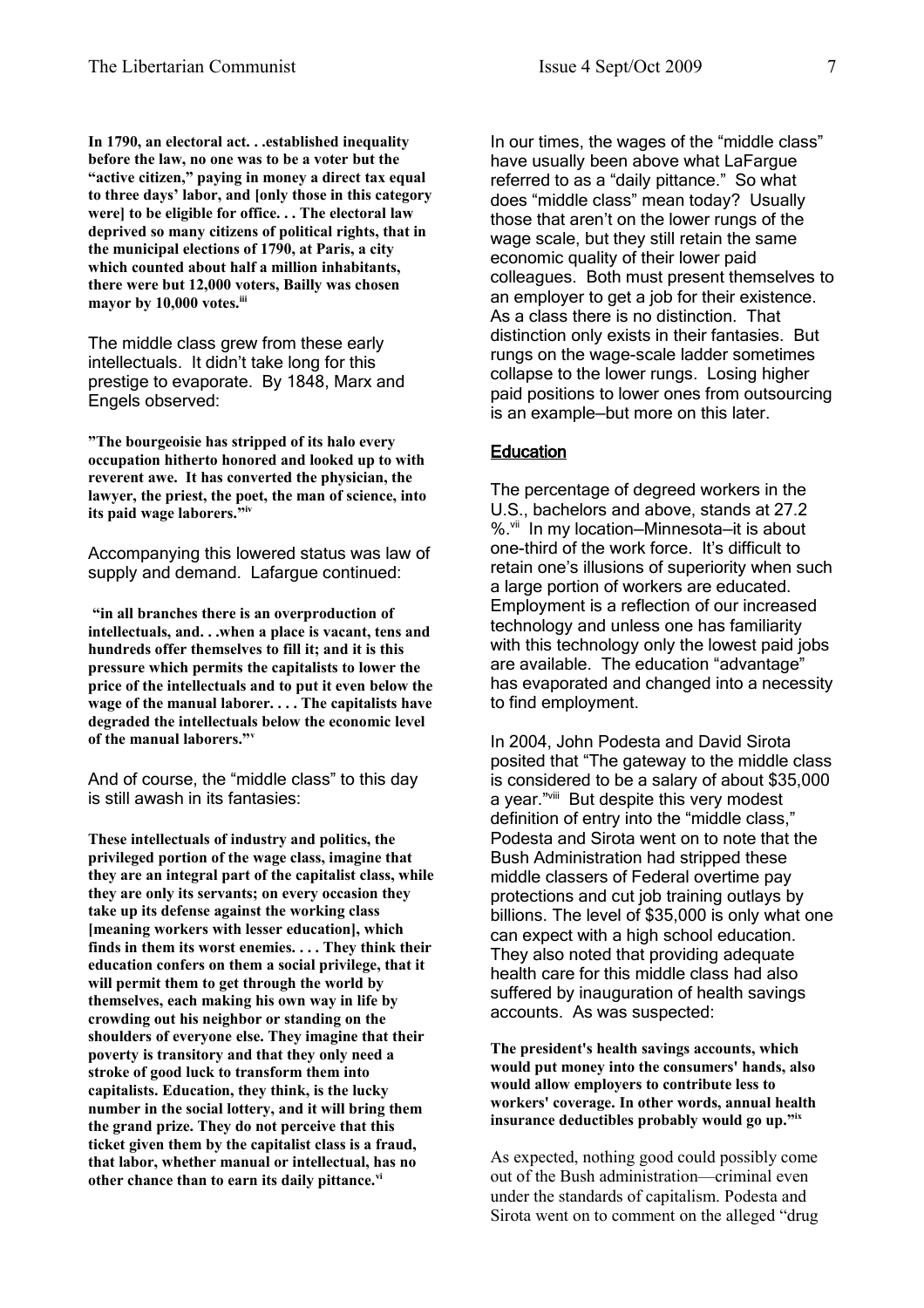coverage" for seniors who once considered themselves "middle class."

**As prices skyrocket, the president's Medicare bill all but ensured hundreds of billions in profits for the pharmaceutical industry without providing truly comprehensive drug coverage to seniors. The bill did nothing to prevent drug companies from charging Americans the highest prices in the world.[x](#page-10-9)**

#### What can the "middle class" look forward to?

In a piece by Floyd J. McKay, "The Rapid Disappearance of America's Middle Class,"[xi](#page-10-10) he quotes Elizabeth Warren, Harvard Law School professor about the prospects of the middle class:

**During the past generation, the American middleclass family that once could count on hard work and fair play to keep itself financially secure has been transformed by economic risk and new realities. Now a pink slip, a bad diagnosis, or a disappearing spouse can reduce a family from solidly middle class to newly poor in a few months."**

The danger, Warren finds, comes from both ends of the financial spectrum: a decline in real wages for full-time workers and huge increases in basic family expenses. As a result, families are staying afloat only because both partners work. Male full-time workers in 2003 earned \$800 less than their counterparts in 1970, after adjustment for inflation. Enter the second paycheck, and the family's combined income goes to \$73,700 a year, a huge 75 percent increase from 1970.

Sounds great, right?

Not so, says Warren, and most of us would agree. Extra earnings increase costs for transportation, child care and taxes. Additional higher costs of mortgages and health care simply erase the added earnings — and then some. Warren estimates today's two-income family actually has \$1,500 less per year in discretionary spending. If you prefer the 70's style family of one working parent and the other keeping the home fires burning Warren warns that you had better be ready for a 72% drop in discretionary income compared with a generation ago. McKay continues on about Warren's observation:

**There's no room for error with both parents working and up to their necks in debt and**

**obligations. "A once-secure middle class has disappeared. In its place are millions of families whose grip on the good life can be shaken loose in an instant."**

Added to these worries are stratospheric credit-card interest, adjustable mortgage rates, and a banking industry that has made bankruptcy only an option of the wealthy or faltering business enterprises.

Another historical mark of "middle class" entry has been home ownership. "Home ownership" doesn't really mean ownership but living in a house owned by one's mortgage holder. The year 2007 hasn't shown much promise to this earmark of middle classism. As the Houston Chronicle put it,

**The number of U.S. homes facing foreclosure surged 58 percent in the first six months of the year, the latest sign of growing problems in the mortgage industry, a data firm said today. In all, 573,397 properties across the nation reported some sort of foreclosure activity in the first half of this year, including receiving notices of default, auction sale notices or being repossessed by lenders, Irvinebased RealtyTrac Inc. said. That was 58 percent higher than in the first six months of 2006 and 32 percrent higher than the last six months of 2006. . ..[xii](#page-10-11)**

And from the June, 2007 issue of the Monthly Review it shouldn't be a revelation to workers that income disparity has greatly increased. From 1980 to 2004 U.S. worker productivity increased by two-thirds while wages [inflation corrected] actually fell. Wages at the 90<sup>th</sup> percentile [the point where 90% are doing poorer] had only a 1% increase. To fathom where the great difference is we must go up to the  $99.9<sup>th</sup>$  percentile and note that income there rose 181% while those in the  $99.99<sup>th</sup>$ level rose 497%.<sup>[xiii](#page-10-12)</sup> The share of income in the top one-tenth of one percent quadrupled from 1970 to 1998. [xiv](#page-10-13) At these giddying heights we have long left the ranks of those that must work for a living.

#### **Outsourcing**

Where have the jobs gone that once made it possible to eke out a minimal "acceptable" living? To understand their emigration we must first address the assertion that wages determine prices. Diamond miners in South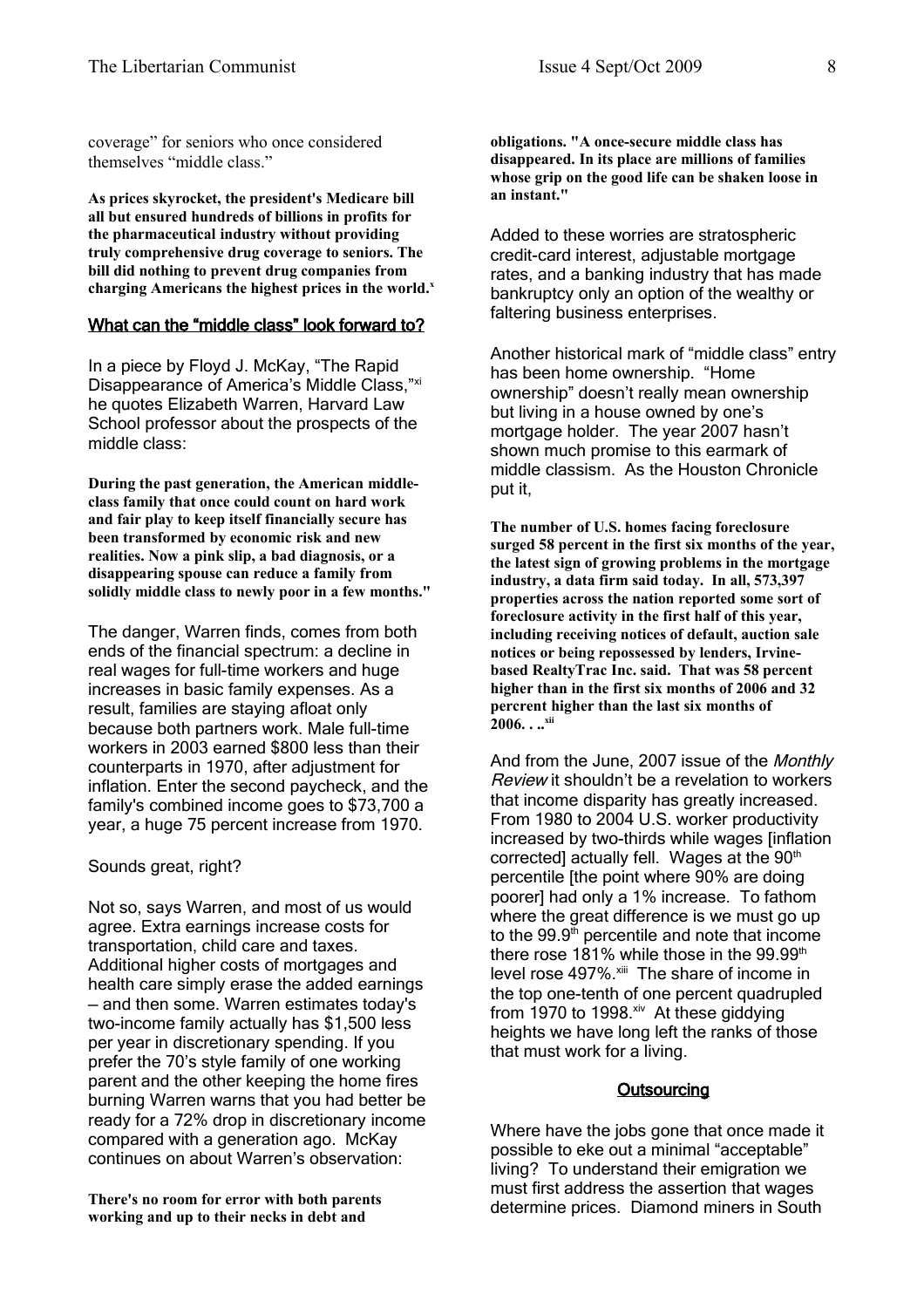Africa produce a very expensive commodity and are paid low wages. High priced labor such as mechanical and chemical engineers are in charge of factories that produce vast quantities of inexpensive goods still command higher wages than most other workers. In a nutshell, the value of commodities isn't connected to wages, but reflects the amount of efficient productive time it takes to produce them. Thus, candy bars are cheaper than bulldozers; since bulldozers take more expended effort to produce than individual candy bars. Likewise the value of the commodity labor power (wages or salaries) reflects the amount of useful time it takes to produce it. In short, this means the amount of necessary time to produce the food, clothing, shelter, furthering education, etc. for its production just like any other commodity. It takes more to produce an engineer than other types of workers. Wages/salaries reflect this.

So what happens when a factory is sent to low-wage countries from the U.S? In short, the lesser standards of living in Indonesia and other similar locations mean that wages are lower, meaning that profits begin to soar. As Thom Hartmann put it,

**When wages go down, profits go up. American wages [this also pertains to salaries—just another word for wages] have been falling steadily since Reagan first reintroduced con economics in 1980, and American corporations are generally more profitable than they've been in decades. In part this is not only because wages are going down within the United States but also because U.S.-level wages are being replaced by India- and China-level wages through outsourcing and offshoring.[xv](#page-10-14)**

In essence, if the American "middle class" wants to compete with their low-wage counterparts they must learn to live with their offshorers level of existence. Since the cost of living in the U.S. is much higher this is almost impossible. Only when American wages reflect the level of the poverty ridden areas where their former jobs have migrated will jobs return to the U.S. Then world-wide low wages/salaries will be the new standard. Paul Craig Roberts, former Assistant Secretary of the Treasury had a dire outlook for former middle class high tech jobs<sup>[xvi](#page-10-15)</sup>:

**At a Brookings Institution conference in Washington, D.C., in January 2004, I predicted that** **if the pace of jobs outsourcing and occupational destruction continued, the U.S. would be a third world country in 20 years. Despite my regular updates on the poor performance of U.S. job growth in the 21st century, economists have insisted that offshoring is a manifestation of free trade and can only have positive benefits overall for Americans. Reality has contradicted the glib economists. The new high-tech knowledge jobs are being outsourced abroad even faster than the old manufacturing jobs.**

Declines in the highest paid "middle class" jobs have become the rule. From 2001 to 2005 computer science and computer engineer pay fell 12 to 13%. Individuals holding graduate degrees in computer science, computer engineering and electrical engineering fell from 7 to 14%.<sup>[xvii](#page-10-16)</sup> Noncomputer related engineering and architectural jobs were reduced in the five years of 1999 to 2004 by 100,000.<sup>[xviii](#page-10-17)</sup> Higher paying technical job so closely intimated to middle class membership, that can be outsourced, will eventually be.

#### The Politics of Capitalism and the Middle Class

Charles Sullivan, writing in CounterPunch said it clearly in a 2004 article, "Corporatism and Single Party Politics": "the two parties long ago merged into a single political force that is fueled by corporate money. This single party system not only caters to the rich--it exploits the shrinking middle class. . . . Under the rules of corporate governance, the working poor and the eroding middle class indeed more than ninety-five percent of the population—are left out in the cold to fend for themselves. . . . That party unifying force is the ruling class power structure of corporate governance. It is driven by the economic engine of capitalism that concentrates wealth at the top of the economic ladder. Capitalism makes the rich richer by exploiting the poor much in the way that slave labor built the precivil war south into an economic power--a power that could not endure because it rested on the precarious underpinnings of social injustice."<sup>[xix](#page-10-18)</sup>

### Future Possibilities

Has the last 40 years cast all exits from this nightmare hopeless? The U.K. Ministry of Defense's Development, Concepts &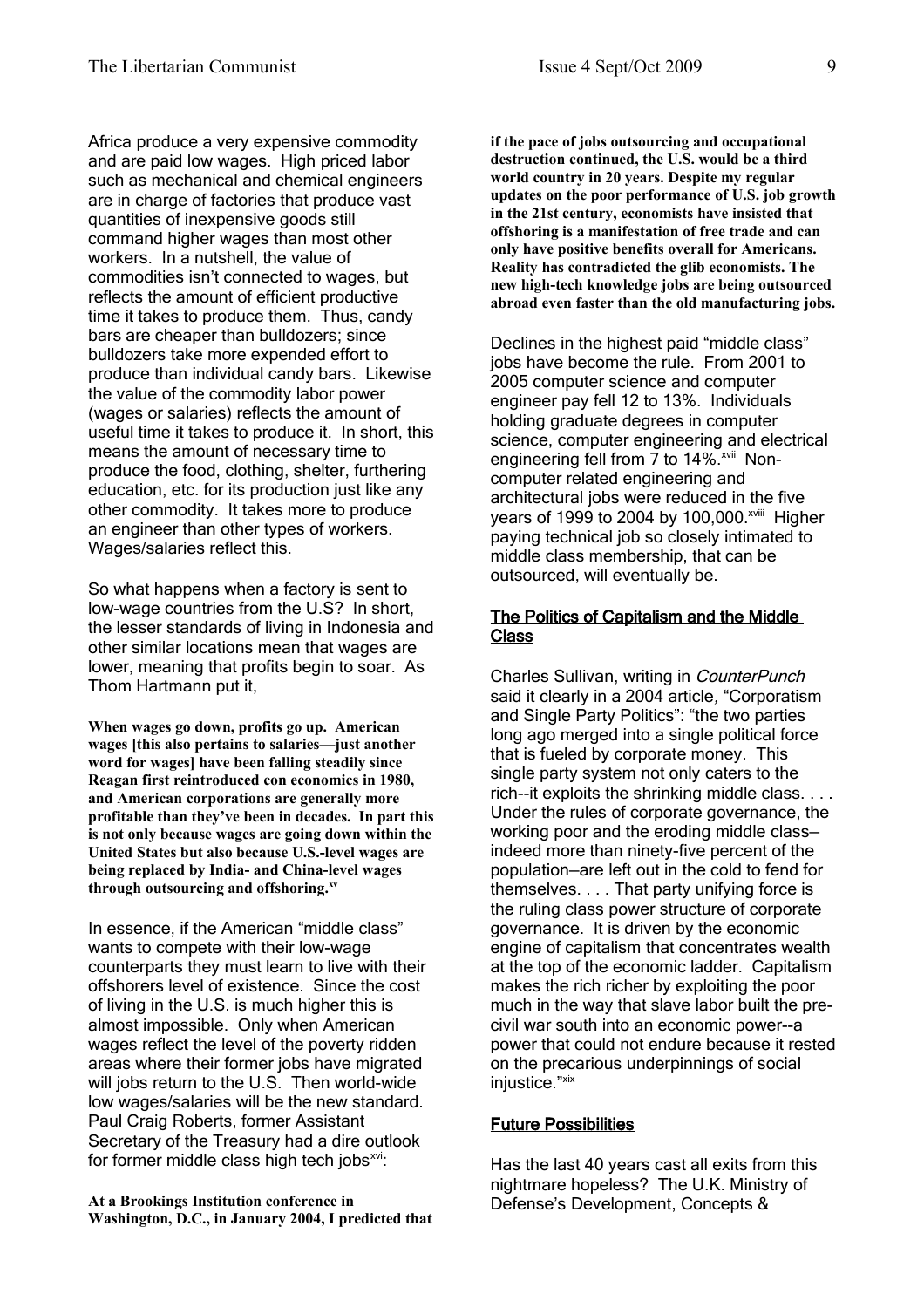Doctrine Centre produced a report that paints a possible dire outcome for capitalism that includes "The middle classes could become a revolutionary class, taking the role envisaged for the proletariat by Marx." As reported in The Guardian, April 9, 2007,

**The thesis is based on a growing gap between the middle classes and the super-rich on one hand and an urban under-class threatening social order: "The world's middle classes might unite, using access to knowledge, resources and skills to shape transnational processes in their own class interest". Marxism could also be revived, it says, because of global inequality.[xx](#page-10-19)**

The middle class is an illusion. To call on the "middle class" to give up their illusions about their condition is to call on them to give up a condition that requires illusions: that condition is capitalism itself!